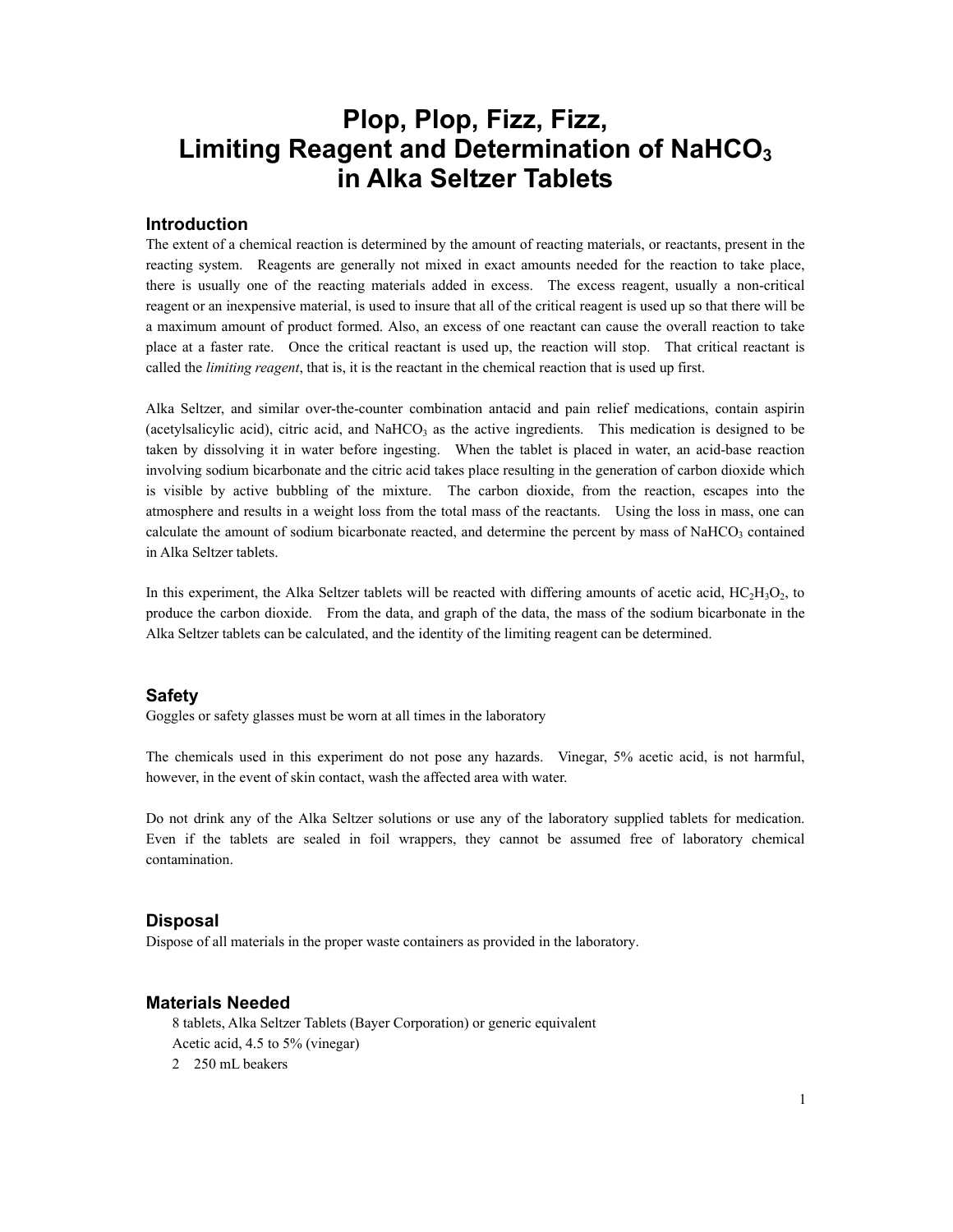10 mL graduated cylinder 50 mL graduated cylinder glass stirring rod

#### **PROCEDURE**

Measure 35 mL of water into a 250 mL beaker. Weigh the beaker and water and record the mass.

Weigh and record the mass of an Alka Seltzer tablet.

Place the Alka Seltzer tablet into the water in the 250 mL beaker.

When the bubbling has ceased, stir the solution to ensure complete dissolution of the tablet and to remove any visible bubbles of carbon dioxide. Gently tap the stirring rod against the inside of the beaker to remove any drops of liquid before weighing the beaker and its contents.

Weigh the beaker and its contents. Record the mass.

Dispose of the solution in the beaker as instructed. Wash the beaker and rinse it with distilled or deionized water.

Repeat the experiment using 5 mL of acetic acid (vinegar) and 30 mL of water in the 250 mL beaker. NOTE: once the reaction has started, you may use a second 250-mL beaker to run the next trial in the experiment. You can continue to alternate beakers, running the additional experiments in simultaneous, but staggered trials. Be sure to keep track of the mass of each beaker used, as the exact mass of each beaker is different.

Repeat the experiment a third time using 10 mL acetic acid (vinegar) and 25 mL of water in the 250 mL beaker.

Continue to repeat the experiment 5 more times increasing the volume of the acetic acid by 5 mL and decreasing the volume of water by 5 mL for each new trial as indicated in Table 1.

| Exp. No. | Volume of    | Volume of |  |  |
|----------|--------------|-----------|--|--|
|          | acetic acid, | Water     |  |  |
|          | mL           | mL        |  |  |
|          |              | 35        |  |  |
| 2        | 5            | 30        |  |  |
| 3        | 10           | 25        |  |  |
| 4        | 15           | 20        |  |  |
| 5        | 20           | 15        |  |  |
| 6        | 25           | 10        |  |  |
|          | 30           | 5         |  |  |
|          | 35           |           |  |  |

 **Table 1**. Composition of reaction solutions

#### **CLEAN UP**

Clean up all glassware with soapy water. Rinse well before returning it to your laboratory drawer or locker.

Clean up your work area. Discard all papers and wrappers from the Alka Seltzer in the trash.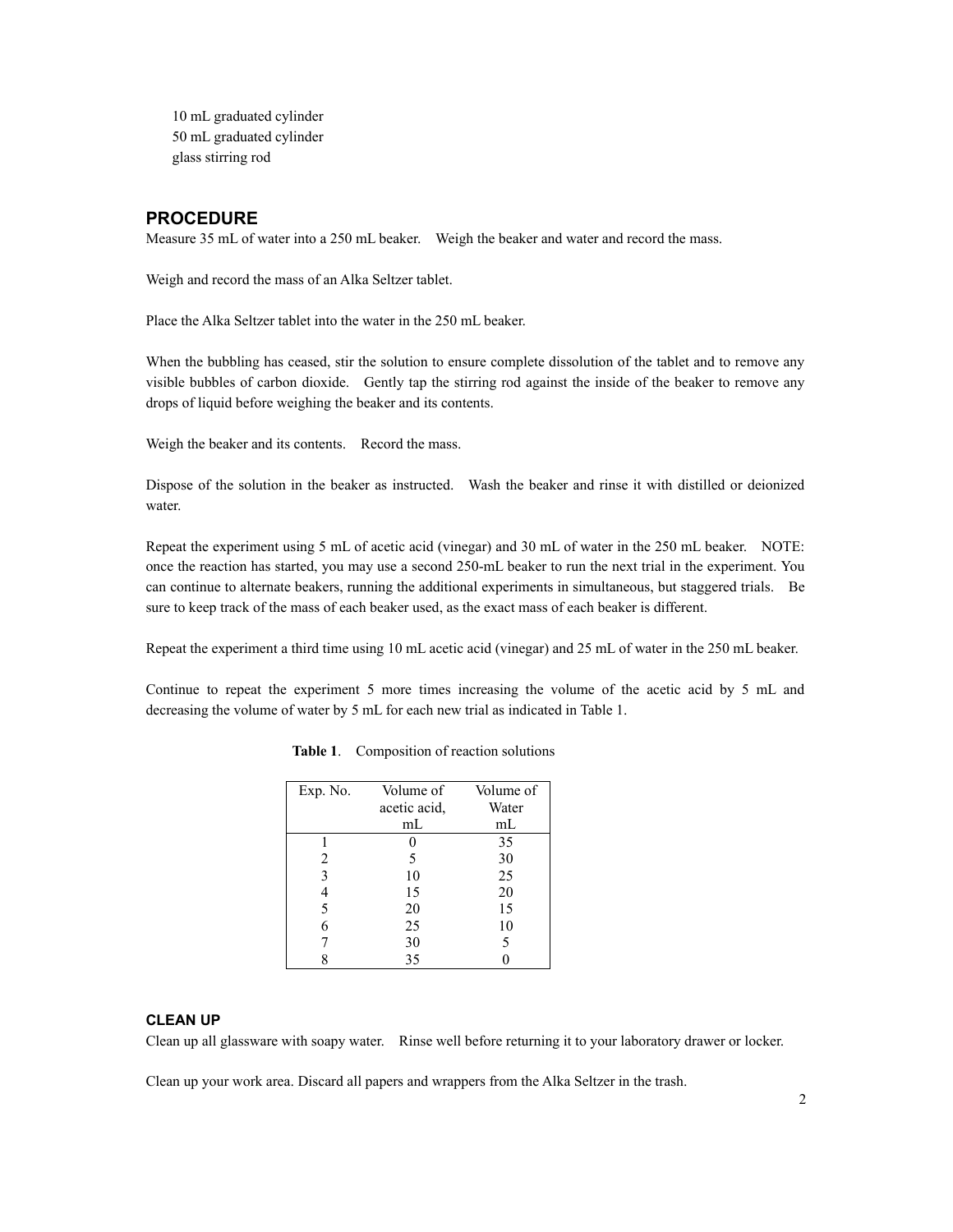#### **CALCULATIONS AND RESULTS**

Write the balanced chemical equation for the reaction of NaHCO<sub>3</sub> (Alka Seltzer) and acetic acid.

Calculate the mass of carbon dioxide generated for each of the trials.

Calculate the mass of  $NAHCO<sub>3</sub>$  reacted for each of the trials.

Calculate the percent by mass of NaHCO<sub>3</sub> in each tablet of Alka Seltzer.

Calculate the average percent of  $NaHCO<sub>3</sub>$  in the Alka Seltzer tablets.

Use *Microsoft Excel*, on a laboratory computer, to plot the percent by mass of the reacted NaHCO<sub>3</sub> in each tablet versus the volume of vinegar used. Print the graph and include it with your laboratory report.

#### **REFERENCE**

Chen, Yueh-Huey, and Jing-Fun Young, *Alka SeltzerFizzing – Determination of Percent by Mass of NaHCO3 in Alka SeltzerTablets*, **J. Chem. Educ**., **79**, (July 2002), 848-850.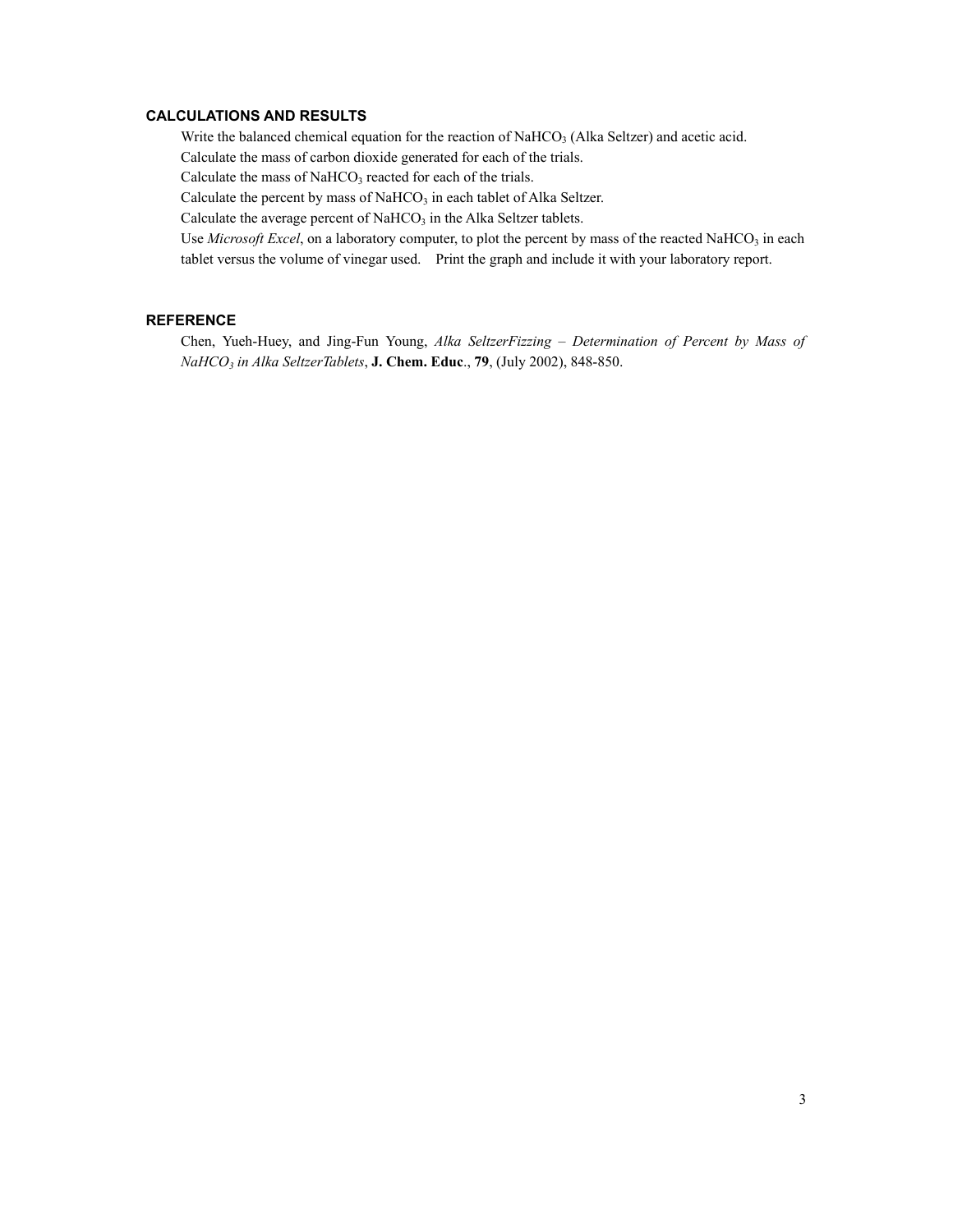### **REPORT FORM**

# **Plop, Plop, Fizz, Fizz, Limiting Reagent and Determination of NaHCO<sub>3</sub> in Alka Seltzer Tablets**

Name\_\_\_\_\_\_\_\_\_\_\_\_\_\_\_\_\_\_\_\_\_\_\_\_\_\_\_\_\_\_\_\_\_\_\_\_\_\_\_\_\_\_\_\_\_\_\_\_\_\_\_\_\_\_\_\_\_\_\_\_\_\_ Course/Section \_\_\_\_\_\_\_\_\_\_\_\_\_\_\_\_\_\_

Partner's Name (if applicable) \_\_\_\_\_\_\_\_\_\_\_\_\_\_\_\_\_\_\_\_\_\_\_\_\_\_\_\_\_\_\_\_\_\_\_\_\_\_\_\_\_\_ Date \_\_\_\_\_\_\_\_\_\_\_\_\_\_\_\_\_\_\_

#### **DATA AND RESULTS**

| Exp.<br>No.    | <b>Volume of</b><br>Acetic acid<br>mL | Volume of<br>Water<br>mL | Mass of<br>beaker and<br>liquid<br>g | <b>Mass of Alka</b><br>Seltzer tablet<br>g | <b>Total mass of</b><br>beaker and<br>contents before<br>reaction<br>$\mathbf{g}$ | <b>Total mass of</b><br>beaker and<br>contents<br>after reaction<br>$\mathbf{g}$ | Mass of<br>CO <sub>2</sub><br>(loss of mass)<br>g | Mass of<br>NaHCO <sub>3</sub><br>in tablet<br>$\mathbf{g}$ | $%$ of<br>$NaHCO3$ in<br>tablet<br>$\frac{0}{0}$ |
|----------------|---------------------------------------|--------------------------|--------------------------------------|--------------------------------------------|-----------------------------------------------------------------------------------|----------------------------------------------------------------------------------|---------------------------------------------------|------------------------------------------------------------|--------------------------------------------------|
| 1              |                                       |                          |                                      |                                            |                                                                                   |                                                                                  |                                                   |                                                            |                                                  |
| $\mathbf{2}$   |                                       |                          |                                      |                                            |                                                                                   |                                                                                  |                                                   |                                                            |                                                  |
| $\mathbf{3}$   |                                       |                          |                                      |                                            |                                                                                   |                                                                                  |                                                   |                                                            |                                                  |
| 4              |                                       |                          |                                      |                                            |                                                                                   |                                                                                  |                                                   |                                                            |                                                  |
| 5              |                                       |                          |                                      |                                            |                                                                                   |                                                                                  |                                                   |                                                            |                                                  |
| 6              |                                       |                          |                                      |                                            |                                                                                   |                                                                                  |                                                   |                                                            |                                                  |
| $\overline{7}$ |                                       |                          |                                      |                                            |                                                                                   |                                                                                  |                                                   |                                                            |                                                  |
| 8              |                                       |                          |                                      |                                            |                                                                                   |                                                                                  |                                                   |                                                            |                                                  |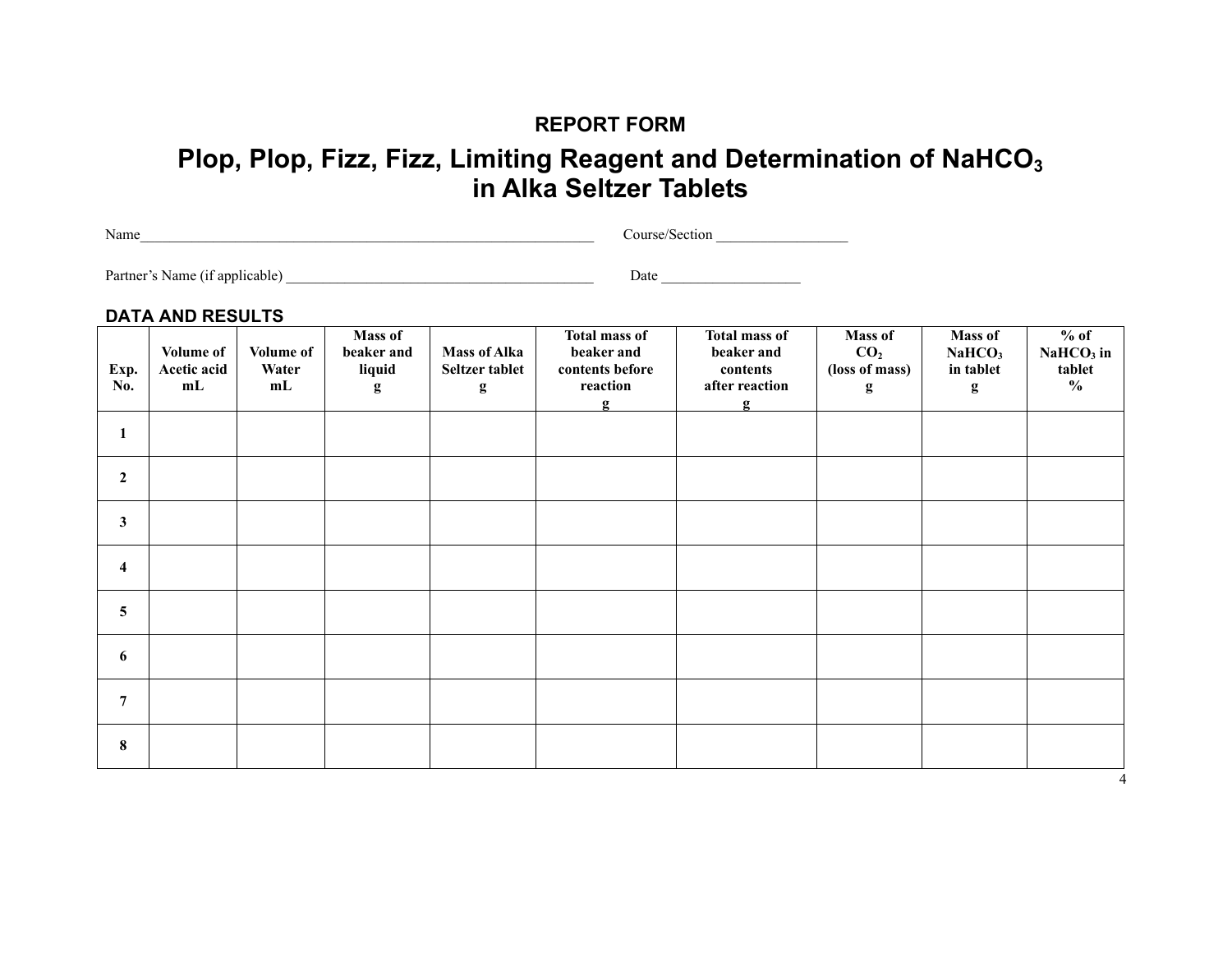### **CALCULATIONS**

Write the balanced chemical equation for the reaction of NaHCO<sub>3</sub> (Alka Seltzer) and acetic acid.

Show the sample calculations for one trial of the experiment. (One row of the data table on the preceding page.) Label each step of the calculations clearly.

What is the average percent of NaHCO<sub>3</sub> in Alka Seltzer tablets?  $\frac{0}{0}$ 

Show your calculation in the space below.

Use *Microsoft Excel*, on a laboratory computer, to plot the percent by mass of the reacted NaHCO<sub>3</sub> in each tablet versus the volume of vinegar used. Print out the graph and include it with your laboratory report.